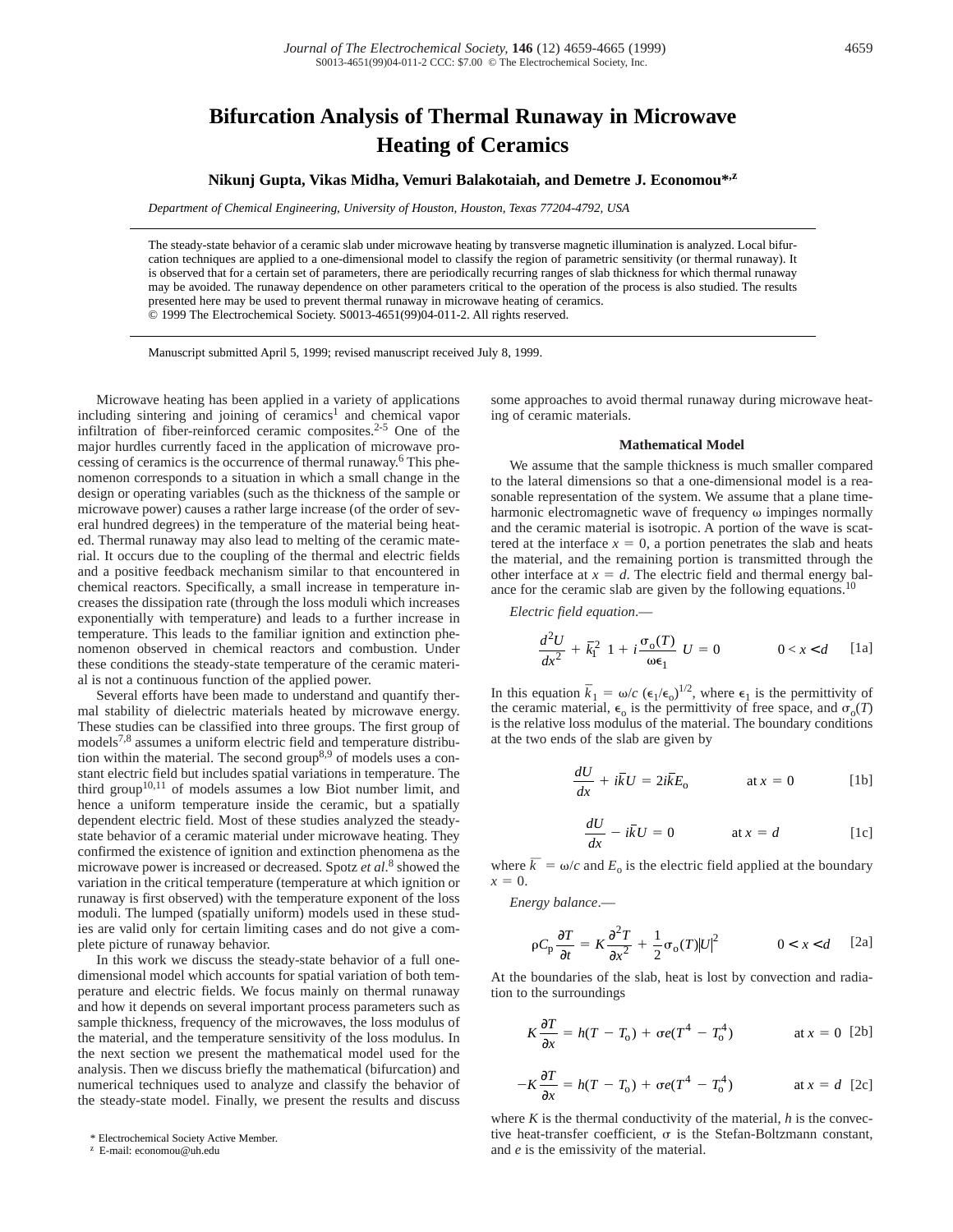For materials such as  $Al_2O_3$  and  $ZrO_2$ , for which thermal runaway is observed, the relative loss modulus increases exponentially with temperature and a relation of the form  $\sigma_0(T) = b_1 e^{b_2 T}$  may be used, where  $b_1$  and  $b_2$  are constants determined experimentally.<sup>8,12</sup>

Defining dimensionless variables and parameters as

$$
\xi = \frac{x}{d} \qquad u = \frac{U}{E_o} \qquad \theta = \frac{T - T_o}{T_o}
$$

$$
k = \bar{k}d \qquad \qquad \lambda = \frac{k_1}{k} \qquad \qquad Bi = \frac{hd}{K} \qquad \qquad [3]
$$

$$
R = \frac{\sigma e T_0^3}{h} \qquad \qquad v = b_2 T_0 \qquad \qquad \tan d_0 = \frac{b_1 e^{b_2 T_0}}{\omega \epsilon_1}
$$

and normalizing the applied power  $p = 1/2\omega\epsilon_1 E_0^2$  by  $p_c = KT_0/d^2$ , the governing equations may be written as

*Electric field equation*.—

$$
\frac{d^2u}{d\xi^2} + \lambda^2 k^2 (1 + it \text{and}_0 e^{\nu \theta}) u = 0 \qquad 0 < \xi < 1
$$
 [3a]

with boundary conditions

$$
\frac{du}{d\xi} + iku = 2ik \qquad \text{at } \xi = 0 \qquad [3b]
$$

$$
\frac{du}{d\xi} - iku = 0 \qquad \text{at } \xi = 1 \qquad [3c]
$$

*Energy balance*.—Since we consider only the steady-state behavior of the system, we drop the time derivative term in Eq. 2a. The dimensionless form of the energy balance is given by

$$
\frac{d^2\theta}{d\xi^2} + \frac{p}{p_c}\tan d_0 e^{\nu\theta} |u|^2 = 0 \qquad 0 < \xi < 1
$$
 [4a]

with boundary conditions

$$
\frac{d\theta}{d\xi} = Bi\Big\{\theta + R[(\theta + 1)^4 - 1]\Big\} \qquad \text{at } \xi = 0 \qquad [4b]
$$

$$
-\frac{d\theta}{d\xi} = Bi\Big\{\theta + R[(\theta + 1)^4 - 1]\Big\} \qquad \text{at } \xi = 1 \quad [4c]
$$

Besides the applied microwave power  $p$ , other critical parameters that determine the qualitative behavior are the ambient loss modulus (tan  $d_0$ ), the temperature sensitivity coefficient (v), and the dimensionless slab thickness (*k*).

The problem consists of one complex equation for the electric field (Eq. 3a) along with one real equation for temperature (Eq. 4a) to be solved simultaneously for the steady state. The complex electric field equation can be separated into two real equations, which leaves us with three simultaneous second-order coupled boundary value problems. We use the finite difference method to discretize these equations and solve the resulting algebraic equations numerically.

# **Bifurcation Analysis of the Steady-State Discretized Model and Computation of Singular Points**

The discretized steady-state model consists of  $N(=3n)$  equations for the temperature and for the real and complex electric field components at *n* nodal points. We are interested in determining how the number of solutions to this system of nonlinear algebraic equations changes as the parameters are varied.

Consider solving *N* nonlinear equations in *N* state variables **u**, dependent on a set of *m* parameters **p**

$$
\mathbf{F}(\mathbf{u},\mathbf{p})=\mathbf{0}\qquad \mathbf{u}\in R^{\mathbf{N}},\mathbf{p}\in R^{\mathbf{m}}\tag{5}
$$

Suppose that  $\mathbf{u} = \mathbf{u}_0$  is a solution for  $\mathbf{p} = \mathbf{p}_0$ . Let

$$
\mathbf{L} = D_{\mathbf{u}} \mathbf{F}(\mathbf{u}_0, \mathbf{p}_0) = \frac{\partial F_i}{\partial u_j} \qquad i = 1, ..., N; j = 1, ..., N \quad [6]
$$

be the  $N \times N$  Jacobian matrix. Expanding the vector function **F** in a Taylor's series around point  $(\mathbf{u}_0, \mathbf{p}_0)$  gives

$$
\mathbf{F}(\mathbf{u}, \mathbf{p}) = \mathbf{F}(\mathbf{u}_0, \mathbf{p}_0) + D_{\mathbf{u}} \mathbf{F}(\mathbf{u}_0, \mathbf{p}_0)(\mathbf{u} - \mathbf{u}_0) + D_{\mathbf{p}} \mathbf{F}(\mathbf{u}_0, \mathbf{p}_0)(\mathbf{p} - \mathbf{p}_0) + \text{h.o.t [7]}
$$

(HOT stands for higher order terms.) Here  $D_p \mathbf{F} = \partial F_i / \partial p_j$  is a  $N \times$ *M* matrix. Using the fact that  $\mathbf{F}(\mathbf{u}, \mathbf{p}) = \mathbf{F}(\mathbf{u}_0, \mathbf{p}_0) = 0$  at steady state and truncating the Taylor's series at the linear terms gives

$$
L(u - u_0) + D_p F(u_0, p_0)(p - p_0) = 0
$$
 [8]

These linear equations describe how the solution varies for small changes in the parameter vector **p**. If the matrix **L** is invertible we can express the new solution  $\bf{u}$  in terms of  $\bf{u}_0$  and the parameter vector **p** in the neighborhood of  $\mathbf{p}_0$  as

$$
\mathbf{u} = \mathbf{u}_0 - \mathbf{L}^{-1} D_p \mathbf{F}(\mathbf{u}_0, \mathbf{p}_0)(\mathbf{p} - \mathbf{p}_0)
$$
 [9]

This operation results in a unique solution for  $\mathbf{u}$ , close to  $\mathbf{u}_0$ , as the parameters, **p**, are varied. For the case when **L** is singular (or noninvertible) with a simple zero eigenvalue, it can be shown that either a new solution branch emerges from  $\mathbf{u}_0$  or two solution branches merge.<sup>13,14</sup> These points are termed bifurcation or limit points. The parameter values at which bifurcation or limit points occur satisfy the following set of equations

$$
\mathbf{F}(\mathbf{u}, \mathbf{p}) = 0 \tag{10a}
$$

$$
Ly_0 = 0
$$
 [10b]

$$
\langle \mathbf{y}_0, \mathbf{y}_0 \rangle = 1 \tag{10c}
$$

 $(\langle y_0, y_0 \rangle)$  implies the dot or inner product.) Equation 10c is a condition for nontriviality of the eigenvector  $\mathbf{y}_0$ . The above set of  $2N + 1$ equations can be solved simultaneously for any one parameter (keeping other parameters fixed) at a point of bifurcation (or a limit point) and the vectors  $\bf{u}$  and  $\bf{y}_0$ . Equivalently, we can plot a locus in a two-parameter space (which is known as the limit point locus or bifurcation set). When the parameters cross this set, the number of solutions of Eq. 5 changes. For the problem studied here the bifurcation set consists of two branches, *i.e*., the ignition and extinction locus. The bifurcation set separates the parameter space into two regions corresponding to either one or three solutions.

*Computation of the singular points*.—We now illustrate the technique used to compute the limit points of the steady-state discretized model. The discretized model is given by Eq. 10a-c. These form a set of  $2N + 1$  equations, which determines the  $2N$  unknowns  $(\mathbf{u}, \mathbf{y}_0)$  and one additional parameter in **p**. The straightforward approach is to compute the function **F** and determine its Jacobian matrix, **L**, numerically. Then the eigenvector  $y_0$  is evaluated and used in the defining conditions for the limit point. In order to reduce computing time and storage requirements we do not compute the Jacobian matrix explicitly but compute the product of  $\bf{L}$  and  $\bf{y}_0$  by using the definition

$$
\mathbf{L}\mathbf{y}_0 = D_\mathbf{u}\mathbf{F}(\mathbf{u}_0, \mathbf{p}_0)\mathbf{y}_0 = \left(\frac{\partial}{\partial s}\mathbf{F}(\mathbf{u}_0 + s\mathbf{y}_0, \mathbf{p}_0)\right) \text{ at } s = 0 \text{ [11]}
$$

*Continuation of the singular points*.—A pseudo-arc length continuation technique<sup>15</sup> is used to compute the limit point locus in a two-parameter space. If **X** is a solution vector and  $p_i$  ( $i = 1,2$ ) are the two parameters, the set of equations given is augmented by the single equation

$$
s^{2} - \left|\overline{\mathbf{X}} - \overline{\mathbf{X}}_{0}\right|^{2} - \sum_{i=1}^{2} (p_{i} - p_{i,0}) = 0
$$
 [12]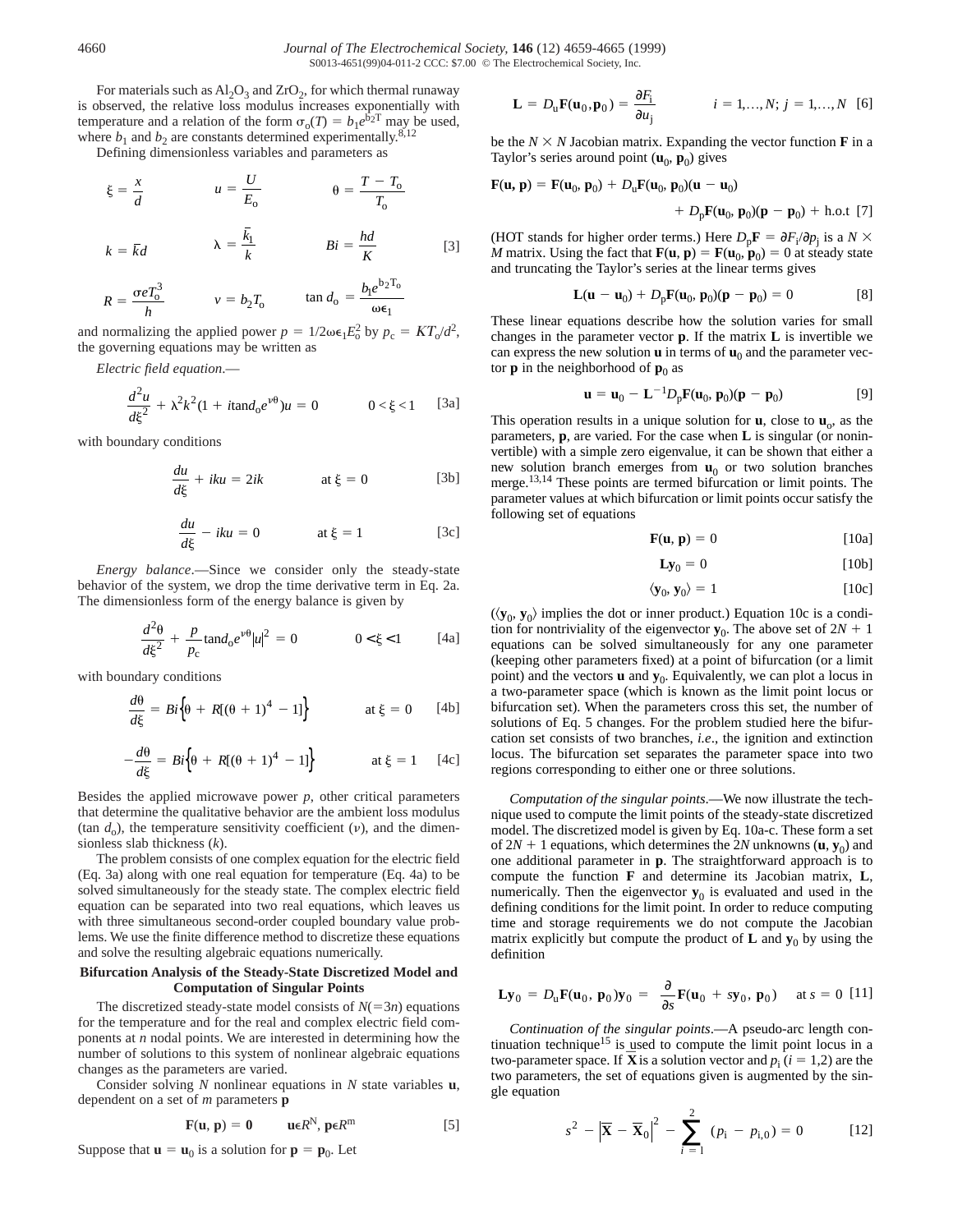where *s* is the step size and the subscript 0 denotes values at the previous step.

The continuation step size, *s*, may be adjusted depending on the sensitivity of parametric region. Beginning with an initial choice for *s*, a multiplicative factor determines the step size for the next step depending on the number of iteration steps in the actual continuation step. In this work, the step-size control was adjusted such that the optimum number of iterations remain between two and five at every continuation step.

*Solution of the set of nonlinear algebraic equations*.—The set of algebraic equations, which is the result of discretization, may be written as

$$
\mathbf{G}(\mathbf{X}) = \begin{pmatrix} \mathbf{F}(\mathbf{u}, \mathbf{p}) \\ \mathbf{L}\mathbf{y}_0 \\ \langle \mathbf{y}_0, \mathbf{y}_0 \rangle - 1 \\ s^2 - |\overline{\mathbf{X}} - \overline{\mathbf{X}}_0|^2 - \sum_{i=1}^2 (p_i - p_{i,0}) = 0 \\ (\overline{\mathbf{X}}) = (\mathbf{u}, \mathbf{y}_0)^T, \quad \mathbf{X} = (\overline{\mathbf{X}}, p_1, p_2)^T \end{pmatrix} = 0
$$
[14]

The standard Newton-Raphson method was applied to solve this set of nonlinear algebraic equations. The final vector equation  $G(X) =$ 0 consists of  $2N + 2$  simultaneous scalar equations. At every Newton-Raphson iteration the Jacobian matrix **J** and the inverse matrix are numerically computed. The scheme converged for reasonably good initial guesses for the solution vector **X**.

### **Results**

We first illustrate results for a slab being heated in a microwave field with a gradual increase in the applied power starting at ambient temperature  $(T = T_0)$ . As the power is increased slowly, the temperature of the ceramic also increases slowly, but at a critical value of the power there is a sudden jump in the temperature to a very high value, to the so-called ignited state. The temperature on this ignited branch could be in the range where the ceramic can melt down. Further increase in the applied power leads to a gradual increase in temperature. Similarly, if initially the state of the ceramic is on the hightemperature branch and the applied power is gradually decreased, the temperature of the ceramic decreases gradually until a certain critical value at which a sudden and sharp decrease occurs. When the microwave power is below this extinction limit, the ceramic is in the low-temperature (quenched) branch. Thus, the steady-state curve describing the center-line temperature exhibits hysteresis with two stable states (and one unstable state) when the applied power is between the ignition and extinction limits.

Figure 1 illustrates the above-described typical S-shaped steadystate behavior for a ceramic slab under microwave heating for  $d =$ 4.0 cm and other parameter values given in Table I. Such steady-state behavior has been reported by numerous authors.<sup>8,10,11</sup> Points marked (1) and (2) are the ignition and extinction point, respectively. They are characterized by the linearized steady-state system having a zero eigenvalue. Physical reasoning or stability analysis may be used to show that the middle steady-state branch between points (1) and (2) is unstable. Note that the power given in Fig. 1 is the applied power ( $P = 1/2$  WE<sub>1</sub>E<sub>0</sub><sup>2</sup>) not the power dissipated in the ceramic (see also Fig. 13).

In Fig. 2 and 3 the square of the magnitude of the electric field and the temperature profiles are shown at the three different locations on the S-shaped curve noted in Fig. 1. It is observed that the electric field experiences spatially undamped oscillations at low temperatures which decay exponentially as the temperature is increased. Finally, at high enough temperatures, the electric field shows a simple exponen-

**Figure 1**. Simple S-shaped steady-state bifurcation diagram for ceramic slab  $(d = 4.0 \text{ cm})$ . Other parameter values as in Table I.

tial decay with a maximum at the surface. The temperature profile inside the ceramic (Fig. 3) is symmetric and displays a maximum near the center at low temperatures. However, the temperature profile becomes asymmetric and the maximum shifts toward the surface with increasing temperature. The maximum temperature never reaches the surface  $(x = 0)$  due to heat losses from the surface. These transitions in temperature and electric field profiles occur due to the exponential increase in the loss moduli (tan  $d_0e^{\nu\theta}$ ) with temperature.

Figure 4 illustrates how the ignition and extinction points move in the parameter space of microwave power and slab thickness (a bifurcation set). It is observed that the microwave power at which ignition and extinction occur oscillates with the slab thickness. Such peculiar behavior has not been reported for a physical system and can be attributed to the oscillations of the electric field inside the ceramic. It is also seen that the oscillations in the limit point (ignition and extinction) locus show an exponential decay with slab thickness, which can be attributed to the exponential decay of the electric field with thickness. An interesting observation from this bifurcation set is that as one goes toward larger slab thickness the oscillating ignition and extinction points merge (at a so-called hysteresis point) leading to formation of segregated loops (not shown in Fig. 4). The physical interpretation of this result is that there are "windows" in thickness where the bifurcation diagram of the center temperature *vs.* power is a single valued curve (with no ignition and extinction points), and no runaway occurs for any value of microwave power. For the parameter values we have chosen, this behavior seems to occur for thicknesses more than 12 cm. Later on we show that this behavior can occur for smaller slab thicknesses if we increase the microwave frequency or ceramic permittivity. Figure 5 gives a few representative bifurcation diagrams with

#### **Table I. Base case parameter values used in calculations.**

| Ambient temperature                 | $T_{o}$ (K)              | 300    |
|-------------------------------------|--------------------------|--------|
| Heat-transfer coefficient           | $h$ (W/m <sup>2</sup> K) | 170    |
| Thermal conductivity                | $K$ (W/m K)              | 10     |
| Relative permittivity               | $\epsilon_1/\epsilon_0$  | 10     |
| Emissivity                          | e                        | 0.7    |
| Frequency                           | $f$ (GHz)                | 2.45   |
| Loss moduli (at $T_0$ )             | tan d <sub>o</sub>       | 0.0012 |
| Temperature exponent of loss moduli | ν                        | 1.0    |

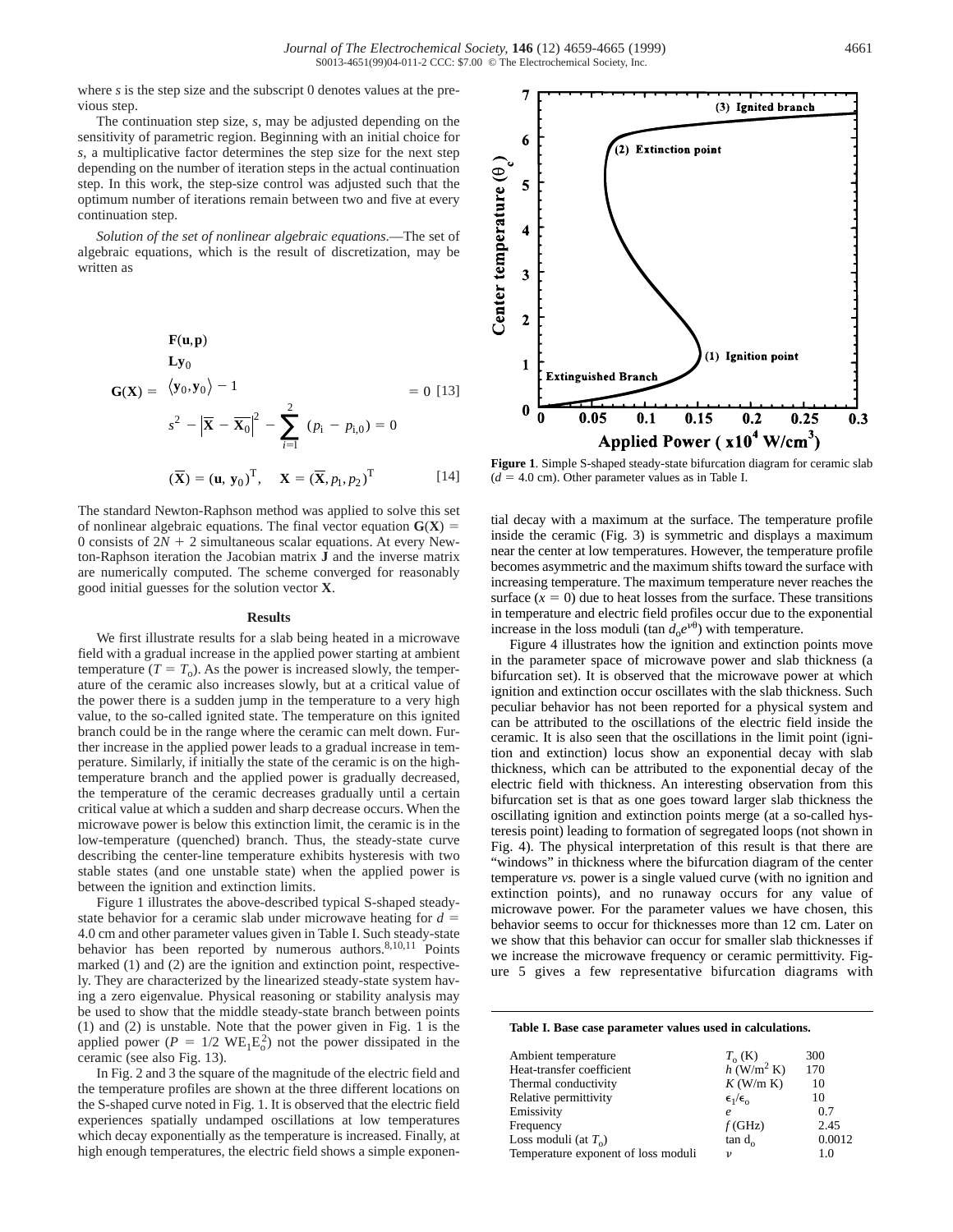

**Figure 2**. Electric field profiles inside the slab at the three different locations noted in Fig. 1.

microwave power being the operating (bifurcation) parameter. It is clearly seen in Fig. 4 that the range of power values for which we have multiplicity (difference between ignition and extinction points) grows and shrinks (*i.e*., oscillates) as we change the thickness, but the oscillation amplitude shows an exponential decay with increasing thickness. Further interpretation of the behavior in Fig. 4 and 5 is shown in the bifurcation diagrams of Fig. 6 and 7 where we have taken the slab thickness as the operating parameter keeping the microwave power constant. These figures show that there is a range of thickness for which there exist steady-state multiplicities (more than one temperature for the same thickness) interspersed within a range of thickness for which a single steady state exists for a given microwave power. For ceramic sintering one may desire to operate at an intermediate temperature, not on the ignited branch, to avoid



**Figure 3**. Temperature profiles inside the slab at three different locations noted in Fig 1.



**Figure 4**. Bifurcation set in the parameter space of applied power and slab thickness. The two different curves correspond to the ignition and extinction locus. Other parameter values as in Table I.

runaway. In such a case one may want to operate in a regime where there is no multiplicity for a given power so that one is not trapped in the lower (extinguished) temperature branch or does not jump to the very high temperature ignited branch.

Figure 8 gives another bifurcation set in the parameter space of ambient loss modulus (tan  $d<sub>o</sub>$ ) and microwave power. This plot was made for a slab thickness of 1 cm. It is observed that the two limit points merge (at a hysteresis point) as tan  $d_0$  increases. This implies that if we go in the direction perpendicular to the plane in Fig. 4 (in the parameter space of tan  $d_0$ ), the oscillating loops seen in Fig. 4 shrink and finally disappear with increasing tan  $d_0$ , putting an end to runaway behavior. Thus, materials having higher loss moduli at



**Figure 5**. Steady-state bifurcation diagrams demonstrating the growing and shrinking of multiplicity in Fig 4.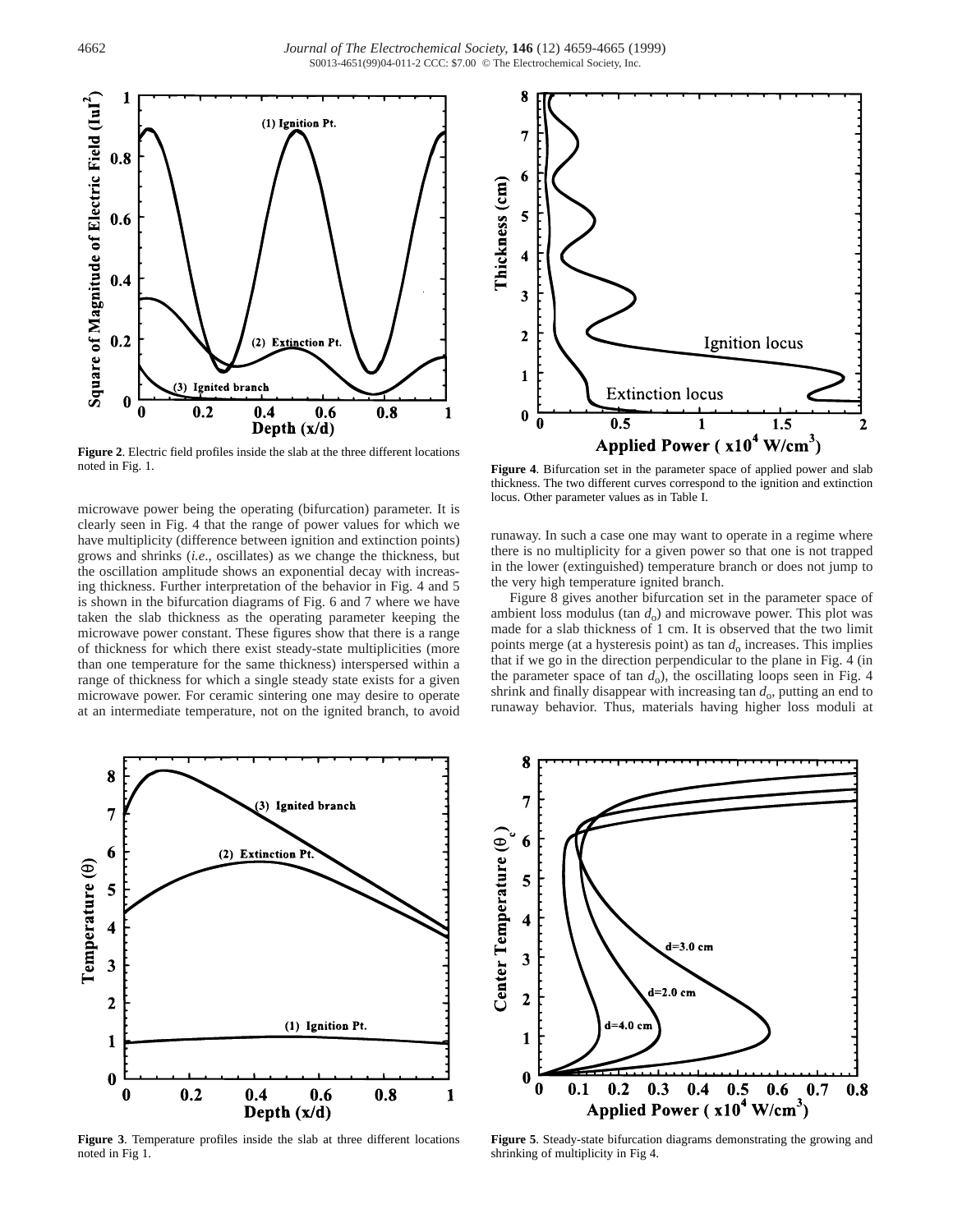

**Figure 6**. Steady-state bifurcation diagram using thickness as the bifurcation parameter demonstrating multiplicity and isolated solution branches ( $p = 5$ ) kW/cm3, other parameter values as in Table I).

ambient conditions have lesser chances of "running away" upon microwave heating. Another interpretation of this result would be to operate at elevated temperatures, increasing the loss modulus and averting runaway.

We now discuss how other relevant parameters affect the bifurcation behavior. An important parameter is the microwave frequency, which may range from 2.45 to 24.5 GHz under normal sintering conditions. The most commonly used frequency, though, is 2.45 GHz at which all the previous analysis was done. If one dou-



**Figure 8**. Bifurcation set in (tan  $d_0$ ,  $p$ ) space showing the merger of ignition and extinction points at higher values of tan  $d_0$  ( $d = 1.0$  cm, other parameter values as in Table I).

bles the microwave frequency  $(f = 4.9 \text{ GHz})$  one sees a qualitatively similar bifurcation set (compare Fig. 9 to Fig. 4). Note that by doubling both the thickness and the microwave power in Fig. 9 one retraces Fig. 4 with minor changes. Thus, doubling the frequency rescales the problem. Also, it should be mentioned that by operating at higher frequency we can achieve the advantage of operating at larger thickness, thus availing the "windows" in thickness for which there is no runaway even for small slab thickness. Increase in permittivity has qualitatively the same effect as increase in frequency. Figure 10 gives a bifurcation set for a relative permittivity  $(\epsilon_1/\epsilon_0)$  of 60, keeping all other parameters as shown in Table I. It is evident that there are windows starting near thicknesses of 2.4, 3.2, 4.0, 4.8,



**Figure 7**. Steady-state bifurcation diagram using thickness as the bifurcation parameter demonstrating formation of new isolated solution branches ( $p =$  $2.5 \text{ kW/cm}^3$ , other parameter values as in Table I).



**Figure 9.** Bifurcation set in  $(d, p)$  space for  $f = 4.9$  GHz. Doubling the frequency just rescales Fig. 4. Other parameter values as in Table I.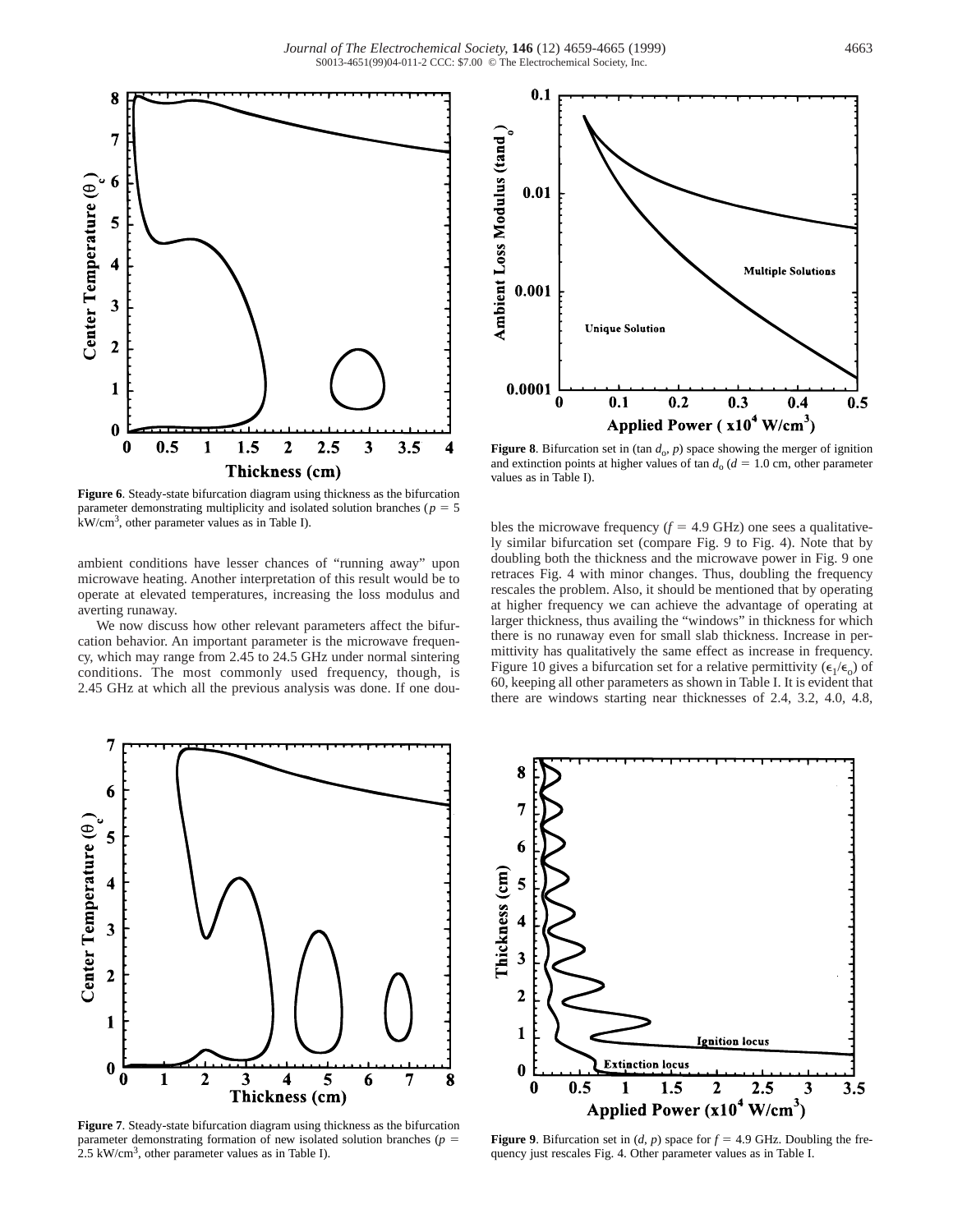

**Figure 10**. Bifurcation set in (*d*, *p*) space for  $\epsilon_1/\epsilon_0 = 60$ . Increasing permittivity moves "windows" of uniqueness toward smaller slab thickness. Other parameter values as in Table I.

.....cm, and these windows give more flexibility to operate while avoiding runaway. One such window is demonstrated in Fig. 11 which shows bifurcation diagrams where we have no multiplicity for a specific thickness  $(d = 3.9 \text{ cm})$  bracketed on either side by a multiple solution regime. A case without multiplicity is ideal in the sense that the desired temperature of the ceramic can be set uniquely by a microwave power setting.

It should be noted that the system can be sensitive even when the bifurcation diagram is single valued. For example, we see from Fig. 11 that when  $d = 3.9$  cm there is a unique center temperature for any applied power. However, when *p* is close to  $0.2 \times 10^4$  W/cm<sup>3</sup>, the center temperature is sensitive to changes in *p*. Thus, while sudden jumps



**Figure 11.** Steady-state bifurcation diagrams showing uniqueness (for  $d =$ 3.9 cm) of solution corresponding to "window" in Fig. 10.

are not present in the unique solution region, the system can still exhibit "parametric sensitivity," where small changes in one of the operating variables (*e.g*., power) result in large variation in the temperature.

The complementary effect of permittivity and frequency can be explained by the wavenumber  $\overline{k}_1$  (=  $2\pi f/c$  ( $\epsilon_1/\epsilon_0$ )<sup>1/2</sup>). The inverse of this wavenumber defines the length scale of the electric field oscillations. The oscillations appearing in the bifurcation set have wave-\_ length *C*/*k* 1, where *C* is a constant. Thus, a relative change in operating frequency  $\Delta f/f$  has a similar effect as a relative change in permittivity  $\Delta \epsilon_1 / \epsilon_1 = (\Delta f/f)^2$ .

Further insight into the features presented may be provided by analyzing the same model with a constant loss modulus ( $\nu = 0$ ). This would decouple the electric field equations, which are now linear and can be solved explicitly. Substitution of  $u(\xi)$  in the energy balance Eq. 4a and integration gives a unique temperature profile. Thus, there will always be a unique solution when  $\nu = 0$ . For this case we plot the center temperature (Fig. 12) and power deposition (Fig. 13) variation with thickness. It can be seen that both oscillate with thickness. Also, the length scale of these oscillations (wavelength) is the same as the one in the bifurcation set, further corroborating the phenomenon described previously.

Finally, we note that for any small but nonzero value of  $\nu$ , the boundary value problem defined by Eq. 3a-c and 4a-c has multiple solutions (for some range of other parameters). As  $\nu$  is varied, the qualitative features remain the same but move to a different range in the parameter space. For example, the temperature of the ignition point may be approximated by  $\theta_i \approx 1/\nu$ . Thus, the temperature sensitivity parameter  $(v)$  determines the ignition and extinction temperatures and hence strongly influences the runaway behavior.

# **Summary**

In this work we have analyzed and classified the thermal behavior of a ceramic slab under microwave heating. Thermal runaway can occur due to a feedback mechanism whereby the ability of the material to absorb microwave energy (the loss modulus) increases as the temperature increases. Such thermal runaway can lead to complete meltdown of the material. Bifurcation theory was used to determine the region of thermal runaway and how it is influenced by important variables and parameters such as the microwave power, ceramic permittivity, relative loss modulus, microwave frequency, and slab thick-



**Figure 12.** The "unique" temperature ( $\nu = 0$ ) inside the ceramic oscillates as slab thickness is changed for a given microwave power ( $p = 10 \text{ kW/cm}^3$ , other parameter values as in Table I).